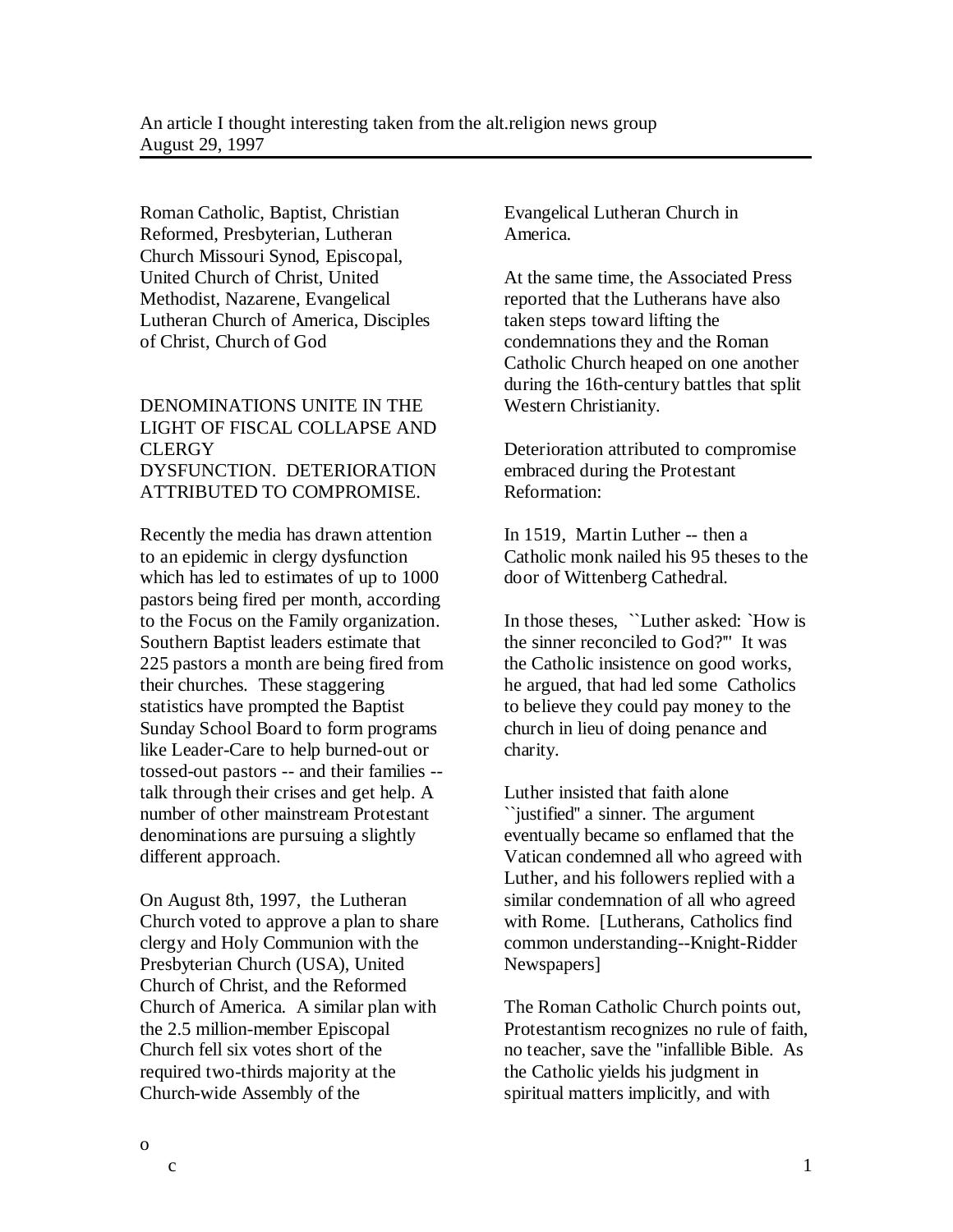unreserved confidence, to the voice of his church, so, too, the Protestant recognized no teacher but the Bible. All his spirituality is derived from its teachings. It is to him the voice of God addressing him through his sole inspired teacher. It embodies his religion, his faith, and his practice. The language of Chillingworth, "The Bible, the whole Bible, and nothing but the Bible, is the religion of Protestants," is only one form of the same idea multi-furiously convertible into other forms, such as "the Book of God," "the Charter of Our Salvation," "the Oracle of Our Christian Faith," "God's Text-Book to the race of Mankind," etc., etc. It is then, an incontrovertible fact that the Bible alone is the teacher of Protestant Christianity.

## The Sabbath:

The Protestant world has been, from its infancy, in the sixteenth century, in thorough accord with the Catholic Church, in keeping "holy," not Saturday, but Sunday. The discussion of the grounds that led to this unanimity of sentiment and practice for over 300 years, must help toward placing Protestantism on a solid basis in this particular, should the arguments in favor if its position overcome those furnished by the Israelites and Sabbath keeping Christians, the Bible, the sole recognized teacher of both litigants, being the umpire and witness. If, however, on the other hand, the latter furnish arguments, incontrovertible by the great mass of Protestants, both classes of litigants, appealing their common teacher, the Bible, the great body of Protestants, so far from clamoring, as they do with vigorous pertinacity for the strict keeping of Sunday, have no other resource left than the admission that they have been teaching and practicing what is Scripturally false for over three centuries, by adopting the teaching and practice of what they have always pretended to believe an apostate church, contrary to every warrant and teaching of sacred Scripture. To add to the intensity of this Scriptural and unpardonable blunder, it involves one of the most positive and emphatic commands of God to His servant, man: "Remember the Sabbath day, to keep it holy."

It was upon this very point that the Reformation was condemned by the Council of Trent. The Reformers had constantly charged, as here stated, that the Catholic Church had apostatized from the truth as contained in the written word. "The written word," "The Bible and the Bible only," "Thus saith the Lord," these were there constant watchwords; and "The Scripture, as in the written word, the sole standard of appeal," this was the proclaimed platform of the Reformation and of Protestantism. "The Scripture and tradition," "The Bible as interpreted by the Church and according to the unanimous consent of the Fathers," this was the position and claim of the Catholic Church. This was the main issue in the Council of Trent, which was called especially to consider the questions that had been raised and forced upon the attention of Europe by the Reformers. The very first question concerning faith that was considered by the council was the question involved in this issue. There was a strong party even of the Catholics within the council who were in favor of abandoning tradition and adopting the Scriptures only, as the standard of authority. This view was so decidedly held in the debates in the